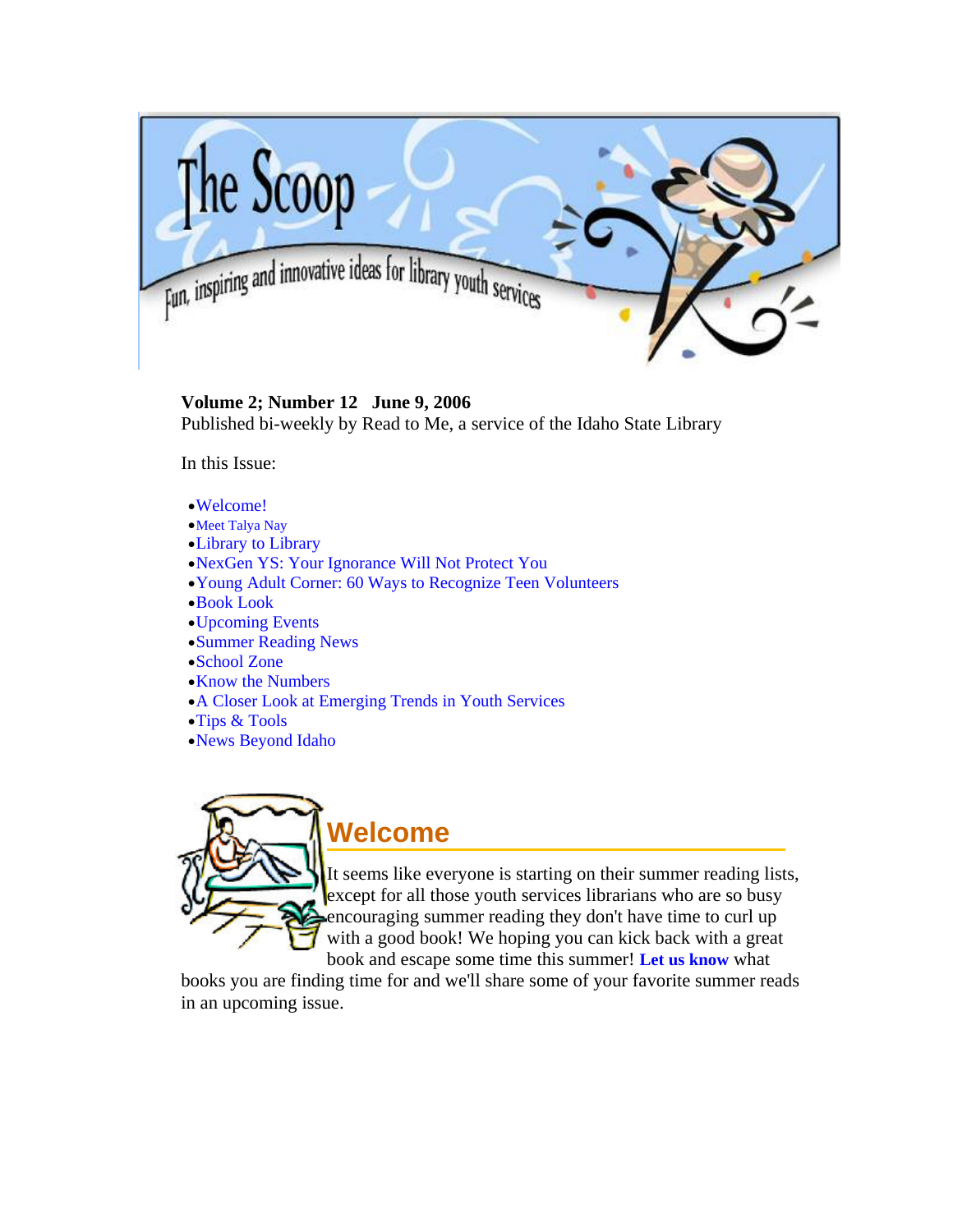<span id="page-1-0"></span>

# **Meet Talya Nay**

Talya Nay is the director of the Armoral Tuttle Public Library in New Plymouth. This one-person library serves a population of about 1,800 people and Talya has been the director for three years. In that time, she led the library through a strategic

planning process to fine-tune and define the library's identity. "This helped me manage the direction of the library as a drive-thru popular materials entity."

Talya has participated in several Read to Me programs, including sponsoring two popular Child Care Reads workshops and distributing books each month to local Kindergarten and homeschooled students through the Read to Me First Book Program.

Talya reported on the library's butterfly tower/coloring contest in the last issue of *The Scoop* and she says that has been her biggest success. Her biggest challenge has been automating the library. "Although that did help give me an excellent understanding of the collection," she said (looking on the bright side of things). The library also faces some space challenges that she's working on through weeding.

"I love the aspect of the variety of duties, serving the community in the present and the challenge of taking the library into the future," she said. She is currently working with others to get the library's first web site up and going and wants to take the library into the "digital, ultramodern, revolutionary future. I would like to see us be a forerunner of small libraries in Idaho and an asset to the community - one of the reasons people would desire to live in New Plymouth," she said. Talya would like to use the library's new web site to provide a better virtual presence. "As a small library without a lot of space and a community that is built on commuters, I would like to use the web for more programming such as an online interactive forum for summer reading, a book club, or teen interaction." Forward-



thinking ideas like these recently earned Talya a spot on SPLAT, Idaho's Special Projects Library Action Team.

*Fancy Nancy* by Jane O'Connor is her favorite children's book "because it gives a strong message of individuality." As a child she enjoyed books by Beverly Cleary. Talya said she's read a lot of books recently, but

her current favorite is *Hadassah* by Tommy



Tenney.

When Talya's not doing all the jobs she handles at the library she enjoys Bible studies and cooking. She's also a proud new grandma!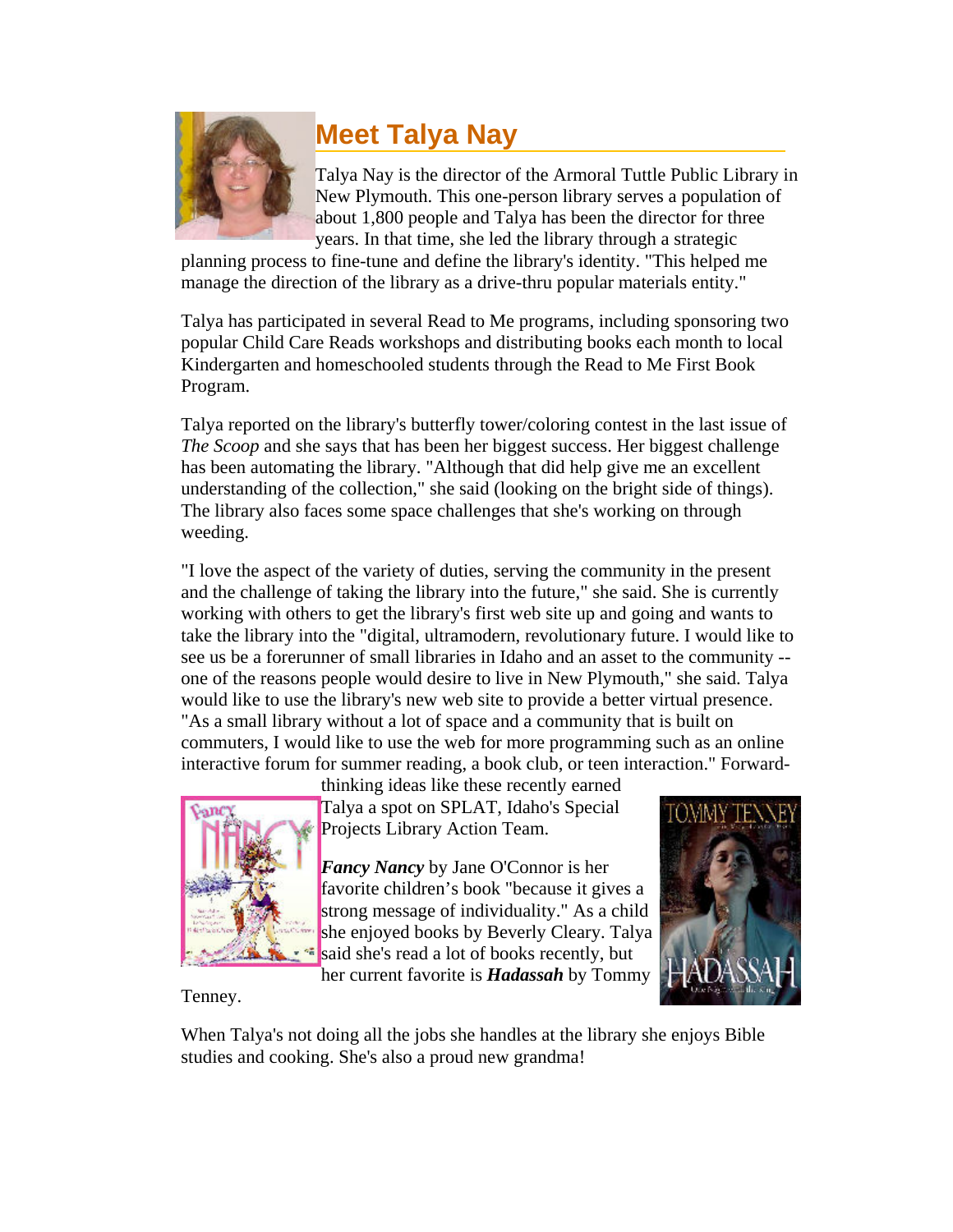# **Library to Library**

The **Post Falls Public Library** recently started a Teen Library Club for ages 13-17 to help choose books, music, and magazines, design a teen Web site, design a teen area in the library and make a promotional movie. No technical experience was required. (CDA Press report)

About 30 students, age 2 to 4, at the McCall Christian Fellowship preschool class donated to **McCall Public Library** the \$100 they earned for their incentive reward for participating in the Muscular Dystrophy Association's Hop-a-Thon. "We talked about what to do with the money, and the kids wanted to donate the money to a place in the community where all children can use it," Preschool Director Natalie Clapp said. When asked what books the library should buy with their donation, the preschoolers requested more Scooby Doo, Spiderman and other superhero books. The children presented a giant check in person to the library and had their photo in the local newspaper. (Central Idaho Star News)

**Meridian District Library** offers a Knitting Club for all ages and skill levels from 6 – 8 p.m. on the first Wednesday of each month. The library sponsors a Chess Club on the second Wednesday or each month. A "Tales to Tails" Reading Club lets kids sign up to read aloud to a therapy dog at the library. Children receive a certificate and pizza coupon after six visits. (Idaho Statesman)

The winners of the 2006 Writers Competition at the **Coeur d'Alene Public**<br> **T** ibrary were reconsized in a ceremony bosted by the Friends of the Library **Library** were recognized in a ceremony hosted by the Friends of the Library. The 18th Writers Competition had more than 200 entries from competitors ranging in age from six-years-old to adult. The competition is for fiction and nonfiction prose of 2,000 words or less. Entries are judged in different age group by judges who are professional writers and editors working in northern Idaho and eastern Washington. Winning entries in each category and age group receive cash



prizes of \$100 for first, \$50 for second and \$25 for third. In the event of tie scores, full duplicate prizes are awarded.

Winners of the 2006 Writers Competition include (front row, left to right) Brooke Sausser, Mariah Kelly, Brian Pfau, Sydney Holliday, Meghan McLeod, Tiana Pierce, Rachel Sheiber, Casey Holliday, Jordan McCracken, Madeline Jae Baker, Knute

Rognaldson and Emma Ployhar. Back row, Gene K. Adams, Rebecca Connelly, Amy Frers, Harrison Lemke, Taylor Silva, Cindy Hval, Rebecca Mabile, Joshua McKibbin, Luke Foster and Paul Abbott II. Not present: Macy Ford, Tyler Witthuhn, Natalie Colla, Ramona Ninez, Robin Waring, Chris Mellick, Natalie Craig and Jan Sarchio.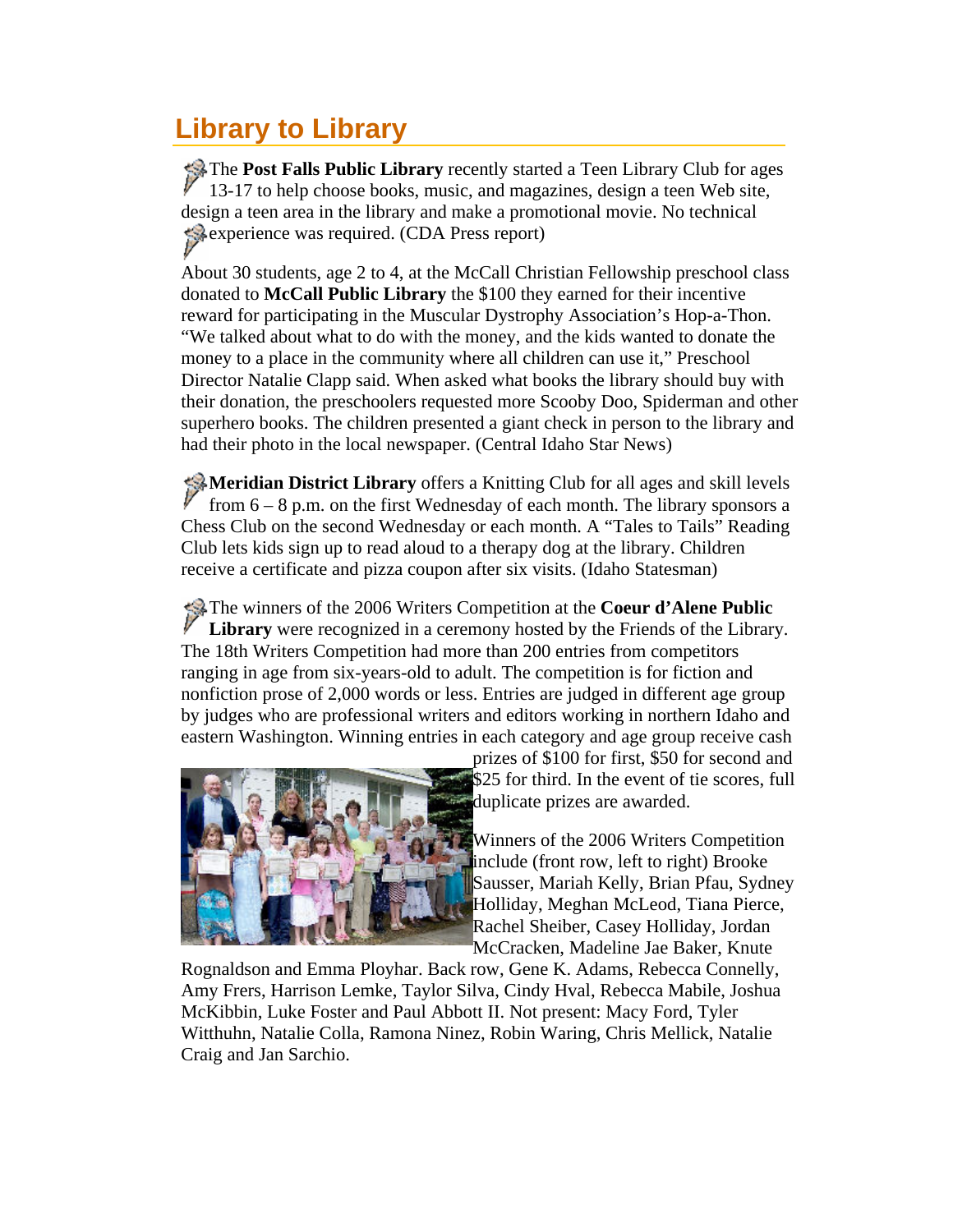<span id="page-3-0"></span>

### **NexGen YS: Your Ignorance Will Not Protect You**

#### **By Dylan Baker**

*Editor's note: This will be Dylan's last article--at least for now--as he takes on responsibility for the Ada Community Library's web site. We appreciate Dylan's contributions and wish him well.*

The title of this article is direct, blunt and confrontational. It's meant to be. It's also a piercingly honest take on our profession. Metaphorically burying our heads in the sand will only serve to bury us and all of librarydom in the end. Hiding from the truth won't make it disappear.

I lifted the title straight from [K.G. Schneider](http://freerangelibrarian.com/2003/12/about.php)'s reality-checking blog post, ["The User](http://freerangelibrarian.com/2006/06/the_user_is_not_broken_a_meme.php)  [Is Not Broken: A Meme Masquerading as a Manifesto."](http://freerangelibrarian.com/2006/06/the_user_is_not_broken_a_meme.php) If you haven't read it yet, you should. In fact, even if you've already read it, you should read it again. Follow up with [Michelle Boule'](http://wanderingeyre.com/about/)s corollary post," We Are Broken, Not 'Them," to round it out further.

Reading through Schneider's manifesto (and Boule's additions), you probably had one of two reactions to their assertions. You might already be rallying behind the call to arms as you print copies to post up on staff bulletin boards, forward links to all your library friends, or even just ponder the implications. You might not have agreed with everything on the list (chances are you don't) but you probably found most of it rings true.

On the other hand, you might have responded by generating a mental litany of objections or dismissals, shrugged it off as unimportant, or maybe simply felt your eyes glaze over halfway through. You reassure yourself that libraries, librarians and library services don't need to evolve drastically because there hasn't been a drastic drop-off in usage. Things don't need to change because that's the way we've always done it and it works fine, thank you very much. Libraries will persevere because libraries have always persevered.

For the most convinced and assured, there's not much to be said that would persuade them otherwise. But those in disagreement with the manifesto, while still skeptical, remember this – your ignorance will not protect you. Society is experiencing radical shifts as a result of technology, globalization and other upheavals. The library as a static, rigid institution will be marginalized, minimized and eventually extinct if it fails to embrace profound change.

The library is only as adaptable as its employees and policies. Everyone in an organization must express a willingness to try the new and progressive for large, positive changes to be possible. Everyone, especially management, must be willing to take risks and accept that some changes will falter or fail along the way.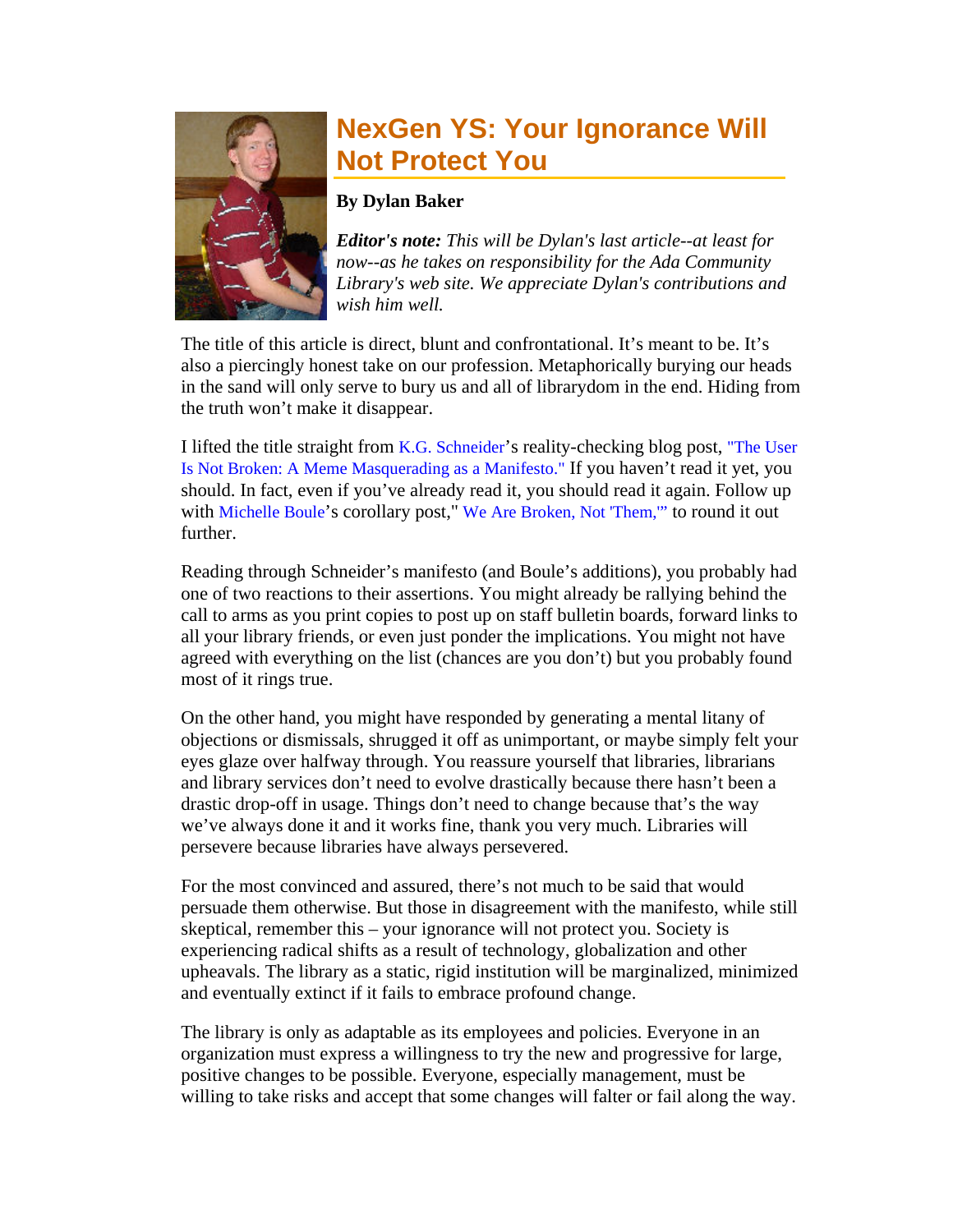<span id="page-4-0"></span>Approach the library as a user who is not entrenched in library lingo or culture, with intent to remove or reduce the obstacles and policies that clutter their way.

Ultimately though, this is all so much talk. And as they say, talk is cheap. It's up to you to shed ignorance, take action, instigate change, and evolve your library.

I hope you've enjoyed my NexGenYS column in *The Scoop*. My other hope is that these articles have empowered you in some way, however small, to create the next generation of libraries. Read, write, talk, or best of all, take action in doing something, anything or even everything, to keep libraries relevant. Your profession and your public are depending on you.

### **Young Adult Corner: 60 Ways to Recognize Teen Volunteers**

Here's some ideas for recognizing those wonderful teen volunteers who are helping with your Summer Reading Program and throughout the year. Of course, the ideas can be used for all your volunteers, not just those in their teen years. The ideas are reprinted from Vern Lake, a Volunteer Services Consultant from Minnesota who writes, "The duplication at 1 and 60 are for emphasis. The blank at 61 is for the beginning of your own list. It is important to remember that recognition is not so much something you do as it is something you are. It is sensitivity to others as persons, not a strategy for discharging TUANK obligations."

- 1. Smile.
- 2. Put up a volunteer suggestion box.
- 3. Treat to a soda.
- 4. Send a birthday card.
- 5. Arrange for discounts at local stores or restaurants.
- 6. Invite to a staff meeting.
- 7. Recognize and accommodate personal needs and problems.
- 8. Be pleasant.
- 9. Post a Volunteer Honor Roll or Thank You sign where everyone can see it.
- 10. Keep challenging them.
- 11. Send a Thanksgiving Day card or Summer Reading Thank You card to the volunteer's family.
- 12. Say "Good Morning."
- 13. Greet by name.
- 14. Provide good pre-service training.
- 15. Help develop self-confidence.
- 16. Take time to explain fully.
- 17. Be verbal.
- 18. Encourage your library director and trustees to converse with volunteers and say thanks.
- 19. Hold rap sessions.

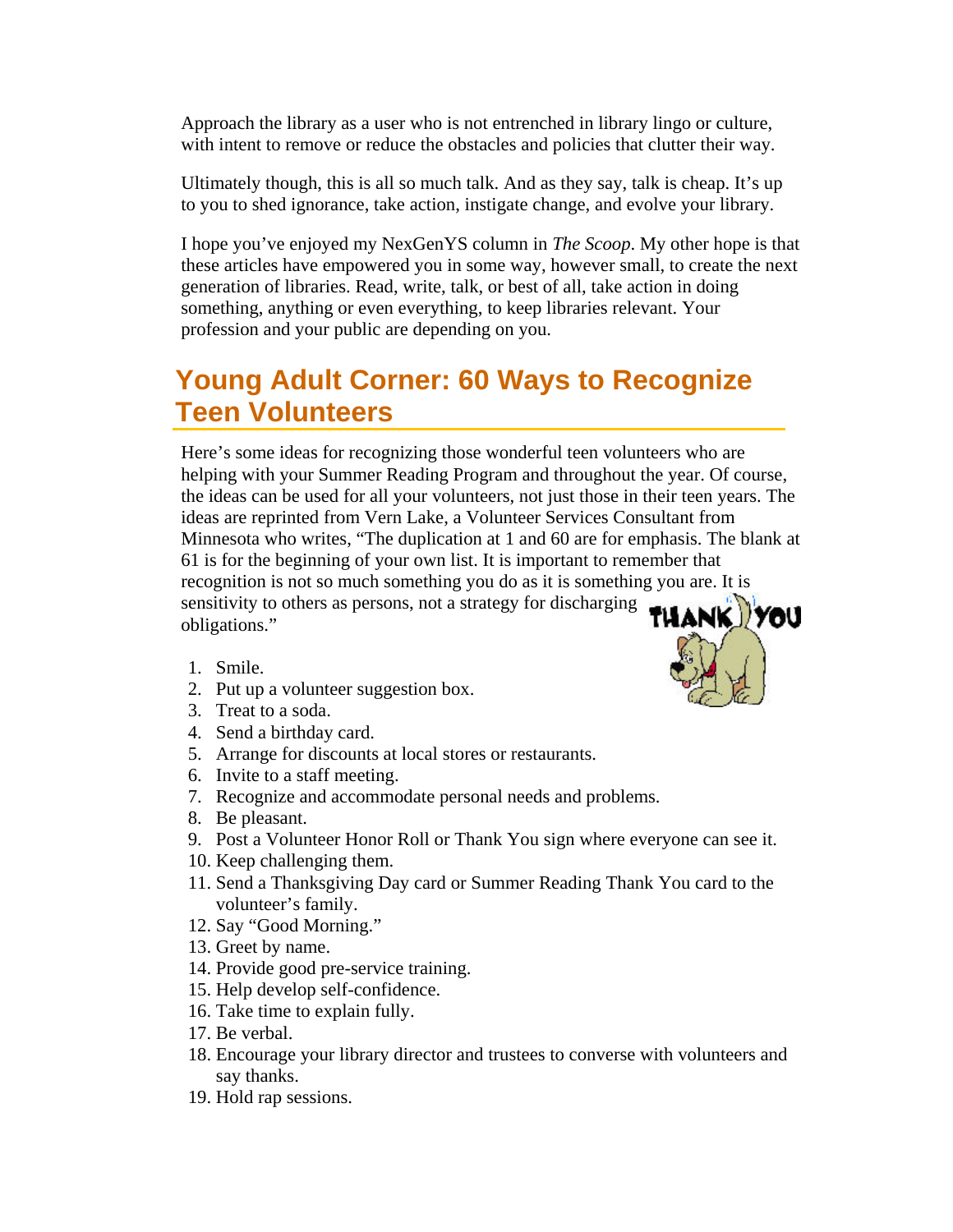- 20. Give additional responsibility.
- 21. Invite participation in team planning.
- 22. Respect sensitivities.
- 23. Enable them to grow on the job and enable them to grow out of the job.
- 24. Thank them in the local newspaper.
- 25. Share great comments from patrons with volunteers.
- 26. Create pleasant surroundings.
- 27. Welcome them to staff coffee breaks or celebrations.
- 28. Enlist them to train other volunteers.
- 29. Take time to talk with them and listen.
- 30. Defend against hostile or negative staff.
- 31. Send a valentine.
- 32. Recommend to prospective employers.
- 33. Offer advocacy roles.
- 34. Utilize as consultants.
- 35. Write them thank you notes.
- 36. Surprise them with a cake or pizza.
- 37. Celebrate outstanding projects and achievements.
- 38. Nominate for volunteer awards.
- 39. Carefully match volunteer with job.
- 40. Praise them to their friends.
- 41. Provide substantive on-going training.
- 42. Provide useful tools in good working conditions.
- 43. Say "Good Afternoon" or "Good Night."
- 44. Plan staff and volunteer social events.
- 45. Be a real person and a role model for them.
- 46. Accept their individuality
- 47. Provide opportunities for conferences and evaluation.
- 48. Send impromptu fun cards.
- 49. Get them special t-shirts to wear while volunteering.
- 50. Promote a "Volunteer of the Month" program.
- 51. Recognize them in your library newsletter and web site.
- 52. Honor particular achievements (hours, years, special projects).
- 53. Send a letter to your mayor to commend your volunteers.
- 54. Say "we missed you."
- 55. Promote staff smiles.
- 56. Adequately orientate.
- 57. Be familiar with the details of assignments.
- 58. Have a picnic or attend a sporting event together.
- 59. Say "thank you!"
- 60. Smile
- 61. Your ideas: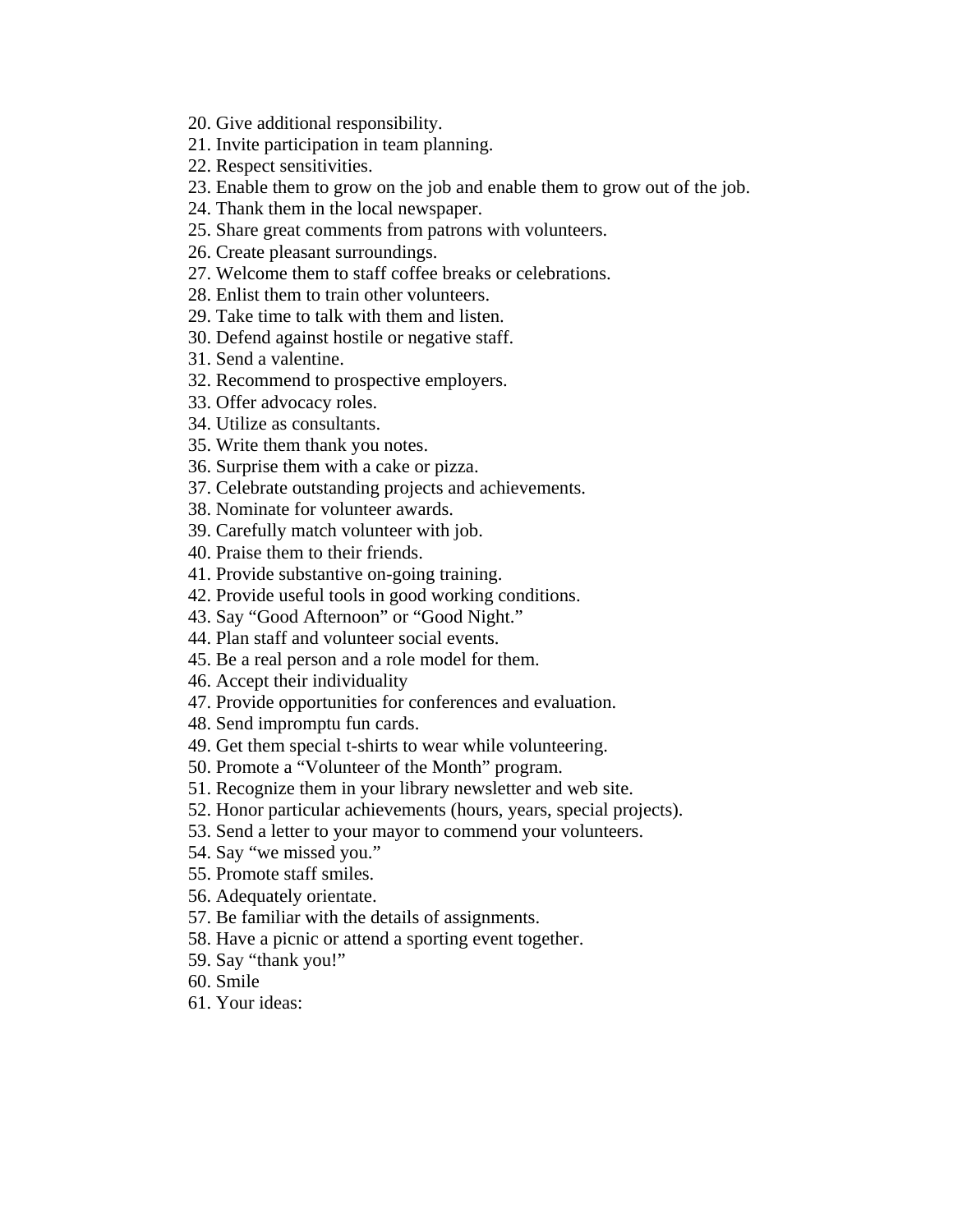<span id="page-6-0"></span>

### **Book Look: Ida B Charms Readers**

*Book review by Suzanne Davis, Youth Services Director at East Bonner County Library District, Sandpoint* 

In Katherine Hannigan's *Ida B…and her Plans to Maximize Fun, Avoid Disaster, and (Possibly) Save the World*, main character Ida B's life goes from "righter than right to a million Katharine Hannigen miles beyond wrong" when her mother is diagnosed with

cancer and her family must sell off a part of their orchard to pay the medical bills. Additionally, Ida, who has been home-schooled nearly her entire life, must now attend Ernest B. Lawson Elementary School. Ida B is furious, and she puts together the best plan she's ever created to get things back to just-about perfect again. Her plan involves not speaking to her parents, making and posting "disaster" and warning signs around her new neighbors' property, refusing to be friendly or interact with other kids at school, and avoiding all of her old sanctuaries—the orchard, the brook, the old tree, and anything else that might remind her about how good things once were.

However, Ida B is a child who feels and loves deeply. She loves her family. She likes to snuggle up with her mother, take long walks with her father, and cart around Rufus, the slobbery dog, and Lulu, the family cat. She also loves her family's orchard. She talks to and listens to the replies from each individual apple tree, the brook, and the old tree. The trees are some of her best friends, and she respects what they have to say to her. When her father tells her that they are caretakers of the earth and orchard, Ida B replies, "I think the earth takes care of us, too" (32, 244).

At the same time, as much as she wants to hate everything about school, she just cannot hate Ms. Washington. When Ms. Washington asks her to read in front of the class, the one thing she wants to do and wants not to do most in the world, she cannot refuse. She feels hypnotized by her teacher's kindness and warm voice. She states, "I was like a dog that would go fetch Ms. W's stick, even if it was in a snake's hole under a thorn bush that had just been sprayed by a skunk" (147-148). Then, when Ms. Washington asks her to tutor a fellow classmate in the multiplication tables, she reluctantly agrees. And she does a great job. She keeps it secretive so he won't be embarrassed, and she makes it into a competition that he must study for in order to win. It is Ms. Washington and Ronnie who help Ida B face problems at home and eventually pull her into school life.

Kate DiCamillo, in reviewing this book, declared, "I feel a deep gratitude that Ida B exists," and I agree. Ida B is a warm girl filled with a zest for life. She has a profound appreciation for her home and the nature that surrounds her, and readers

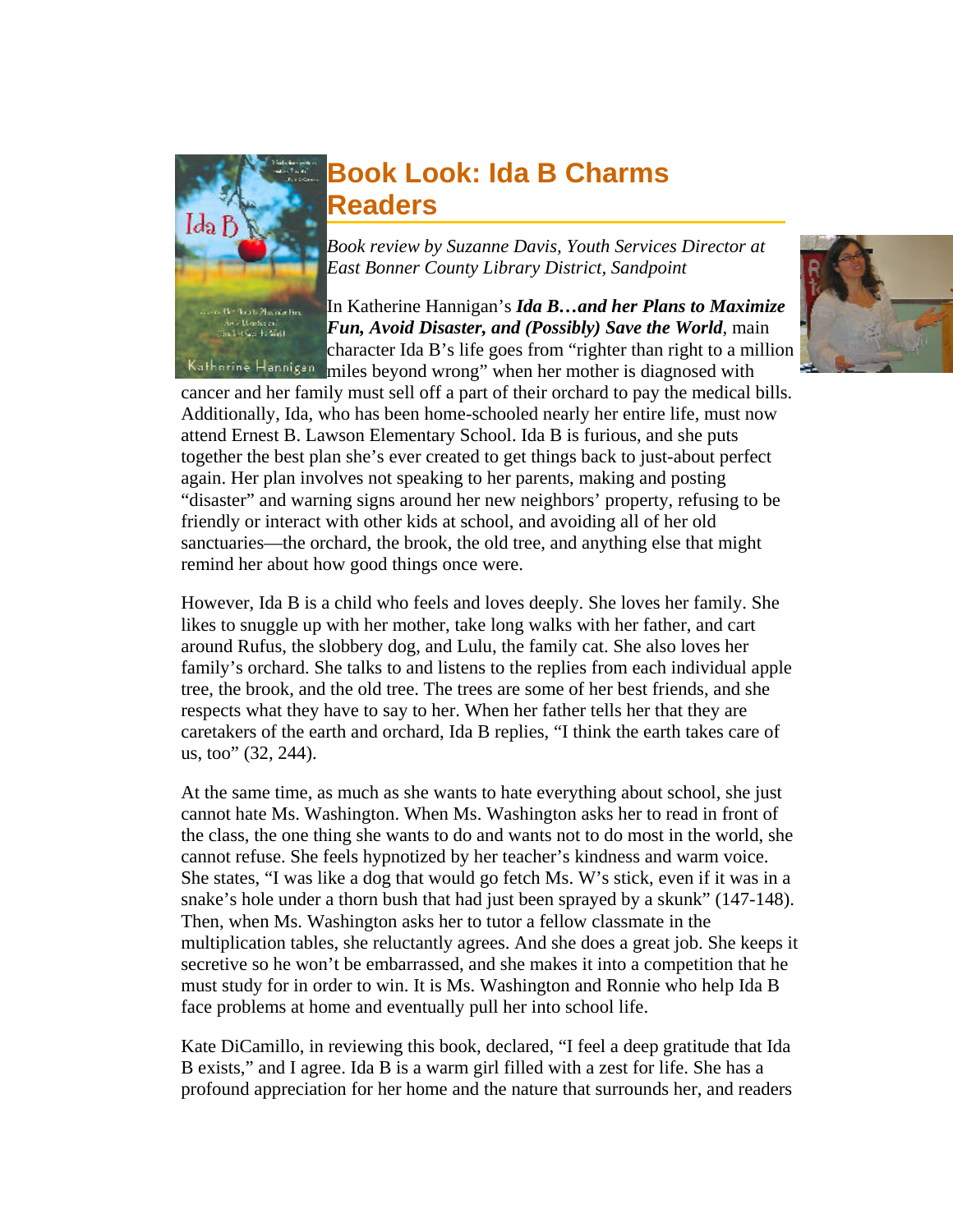<span id="page-7-0"></span>will more fully appreciate their lives and surrounding environments. Older readers will remember their childhoods fondly and may even feel a desire to relive them. Although it deals with change and adversity, Ida B is really a book about joy—the joy of family, home, nature, love, and life. Readers will read and reread Ida B. *Ida B…and her Plans to Maximize Fun, Avoid Disaster, and (Possibly) Save the World* is Katherine Hannigan's first book. It has been selected as a Young Readers' Choice Nominee in the Junior Division (4th-6th).

## **Upcoming Events in July and Author Birthdays**

July 1 – **Canada Day/Dominion Day**. The nation with which the U.S. shares the longest unguarded border in the world

celebrates the day it became a nation in 1867. For more on our neighbors to the north go to [www.pch.gc.ca/canada/index\\_e.cfm](http://www.pch.gc.ca/canada/index_e.cfm).

July 2 – **National Literacy Day**. Although there is no permanently established National Literacy Day, in the year 2000, the U.S. Congress designated July 2 as such and that continues to be the date often used to bring attention to issues of adult literacy. You can find more information about adult literacy and a link to a family literacy program directory at: [www.nifl.gov/nifl/faqs.html](http://www.nifl.gov/nifl/faqs.html)

On July 3rd, 1890 **Idaho became the 43rd state in the Union**. For an article written by Rexburg State Senator Brent Hill on the Gem State's birthday check out [www.senatorhill.com/articles/statehood.htm](http://www.senatorhill.com/articles/statehood.htm)

The **4th of July** celebrates the signing in 1776 of this country's Declaration of Independence from Great Britain. For all things child related to this holiday go to www.kidsdomain.com/holiday/july4/ and for patriotic recipes and songs go to the ButlerWebs. In a strange twist of fate, two of our Founding Fathers, John Adams and Thomas Jefferson, died within hours of each other on July 4, 1826, the 50th anniversary of their signing this document.

On July 10th, 1890 Idaho's neighbor to the east, **Wyoming became the 44th state**. If you haven't made their summer vacation plans yet, visit [www.wyomingtourism.org](http://www.wyomingtourism.org/) for some ideas on visiting our neighboring state.

July 13 – **National Summer Learning Day**. The Center for Summer Learning at Johns Hopkins University highlights this day as a time for communities to celebrate the importance of high-quality summer learning opportunities in the lives of young people and their families. Activities are encouraged to showcase summer programs and raise awareness in communities about how summer programs send young people back to school ready to learn, support working families, and keep children safe and healthy. To learn more, check out: [www.summerlearning.org/summerlearningday/](http://www.summerlearning.org/summerlearningday/)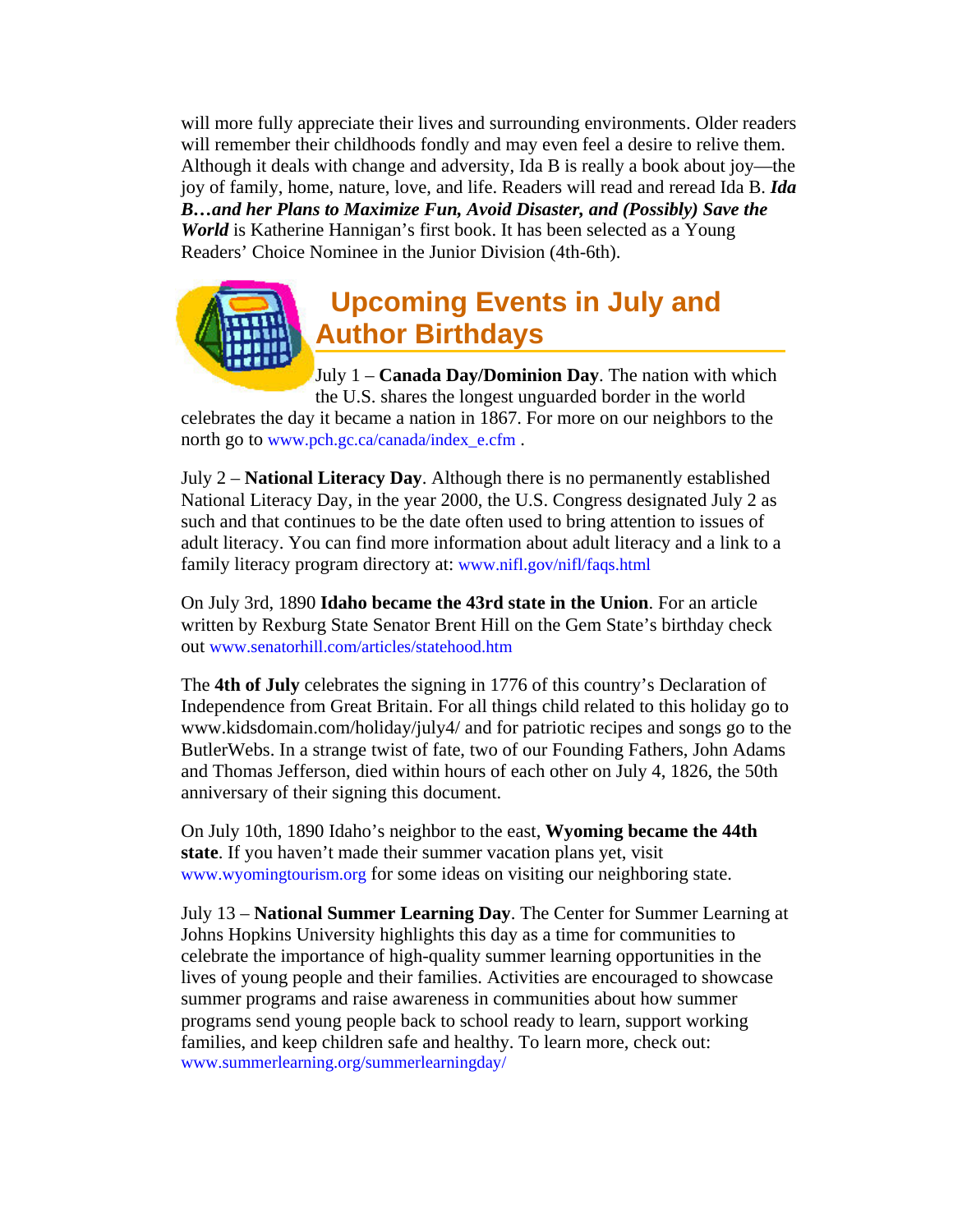The French will be whooping it up on July 14th as they celebrate **Bastille Day**. On that day in 1789 the citizens of Paris stormed the dreaded Bastille Prison, the symbol of the despotism of the French monarchy. You may learn more about this event and its significance at [www.hightowertrail.com/Bastil.htm](http://www.hightowertrail.com/Bastil.htm) and also be treated to a stirring rendition of the French national anthem, the Marseillaise.

July 19, 1848 – **The first Woman's Rights Convention in the U.S. was held** at Seneca Falls, New York with such women as Lucretia Mott and Elizabeth Cady Stanton in attendance. Check out [www.npg.si.edu/col/seneca/senfalls1.htm](http://www.npg.si.edu/col/seneca/senfalls1.htm)

July 23 – **National Parents' Day**. See [www.parentsday.com](http://www.parentsday.com/) 

#### **Author's July Birthdays**

July 2 - **Jean Craighead George** (born in 1919). Author of *My Side of the Mountain, Animals Who Have Won Our Hearts, Gull Number 737* and other stories about the wonders of nature. [www.jeancraigheadgeorge.com](http://www.jeancraigheadgeorge.com/) 

We could surely not list July birthdays without mentioning someone not actually an author but a composer of songs -- **George M. Cohan**. His Yankee Doodle Dandy proclaims he was born on the 4th of July (1878-1942). His family insisted their son and the country shared birthdays, but the baptismal certificate lists Cohan's birthday as the 3rd. For more on this vaudeville and Broadway performer and composer go to [www.musicals101.com/cohanbio1.htm](http://www.musicals101.com/cohanbio1.htm) 

July 4 - **Stephen Foster** (1826-1864). Another American songwriter who actually was born on the 4th of July, Foster carefully studied the music and poetic styles of the immigrant populations of the new United States of the mid-1800s. Foster tried to write the people's music using images and words that would be understood by all. For more on this pioneer, go to [www.pitt.edu/~amerimus/foster.htm.](http://www.pitt.edu/%7Eamerimus/foster.htm)

July 4 - Nathaniel Hawthorne (1804-1864). This novelist and short story writer's best known works include *The Scarlet Letter* and *The House of the Seven Gables*. He was born in Salem, MA, the descendant of one of the judges in the Salem witchcraft trials of 1692. See [www.kirjasto.sci.fi/hawthorn.htm.](http://www.kirjasto.sci.fi/hawthorn.htm)

July 11 - **E.B. White** (1899-1985). Leading American essayist and literary stylist of his time. White was known for his crisp, graceful, relaxed style. Author of *Shiloh, The Fear Place, Charlotte's Web, Stuart Little, The Trumpet of the Swan*, and more. Read about this author at: [www.harperchildrens.com/authorintro/index.asp?authorid=10499](http://www.harperchildrens.com/authorintro/index.asp?authorid=10499)

July 14 - **Isaac Bashevis Singer** (1904-1991). This Polish-born American writer of novels, short stories and essays in Yiddish was awarded the Nobel Prize for Literature in 1978. One of his best known children's books is *Schlemiel Went to Warsaw, and Other Stories*. See [http://nobelprize.org/literature/laureates/1978/singer](http://nobelprize.org/literature/laureates/1978/singer-bio.html)[bio.html .](http://nobelprize.org/literature/laureates/1978/singer-bio.html)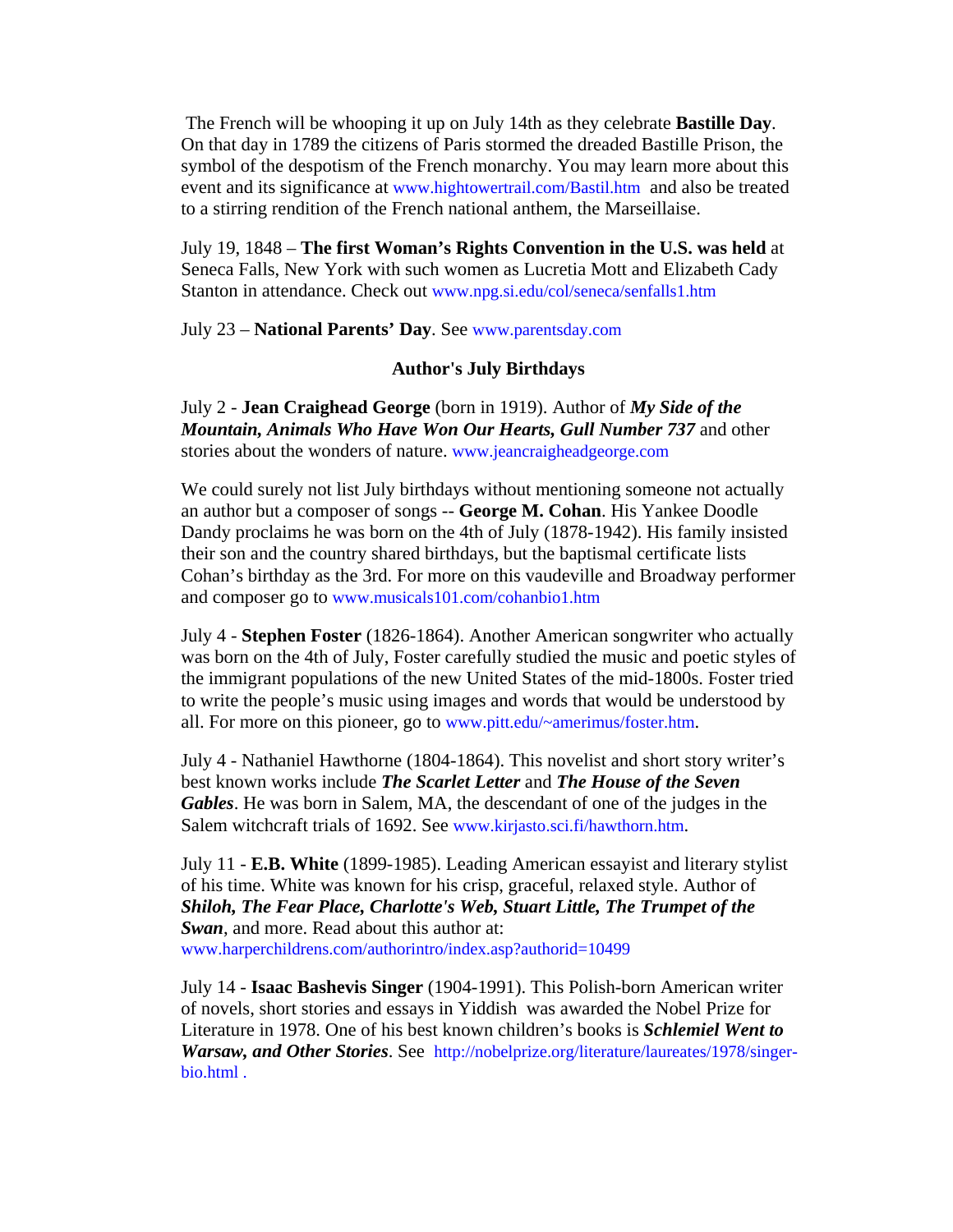<span id="page-9-0"></span>July 15 - **Clement C. Moore** (1779-1863). Moore was a professor of Oriental and Greek literature who wrote a two-volume Hebrew dictionary. He is not remembered for that or other scholarly works but for a poem which he labeled "a mere trifle" and would not acknowledge that he wrote until years after the fact. Moore penned the immortal "An Account of a Visit from St. Nicholas" for his six children on Christmas Eve of 1822 during a sleigh ride home from Greenwich Village. It might never have seen the light of day had not a relative submitted it to an out-of-town newspaper during the Christmas season of 1823. The poem became an overnight sensation. Check out [www.nyise.org/moore/](http://www.nyise.org/moore/) for more on this holiday favorite.

July 29 - **Sharon Creech** (born in 1945). For a fictional view of what it was like growing up in Creech's family, see her book *Absolutely Normal Chaos*. She also wrote *Walk Two Moons, Granny Torreli Makes Soup* and more. [www.sharoncreech.com/meet/meet.asp](http://www.sharoncreech.com/meet/meet.asp) 

July 31 - **J.K. Rowling** (born in 1965). Author of the series of **Harry Potter** books. Rowling first thought of Harry while riding a train back in 1990. She worked on the book for several years, finding quiet moments while her daughter napped. Several publishers turned down the finished manuscript before one took interest. For more on J.K. Rowling go to [www.jkrowling.com](http://www.jkrowling.com/) 



### **Summer Reading News**

*Amanda Pittman, Idaho's rep for the PNLA Young Readers Choice Award, recently sent this message on LIBIDAHO:*

Fellow Youth Services Librarians, Happy Summer Reading! By now most of you have gotten a good start on your Summer Reading Program. I'd like to remind you that Summer Reading is a great time to promote the Young Reader's Choice Award. Especially for all those kids who just don't know quite what to read. An easy way to promote this year's nominees, as well as previous years, is to have a couple of booktalks ready.

#### Nancy Keane's Booktalks-Quick and Simple

[\(http://www.nancykeane.com/booktalks/\)](http://www.nancykeane.com/booktalks/) is a great website for finding ready made booktalks. Also, letting kids know that they can vote on which book wins next year's award is a great way to get them invested in what they're reading. Children in grades 4 through 12 in the Pacific Northwest, who have read (or have heard read) at least two nominated books, are the only ones who can vote.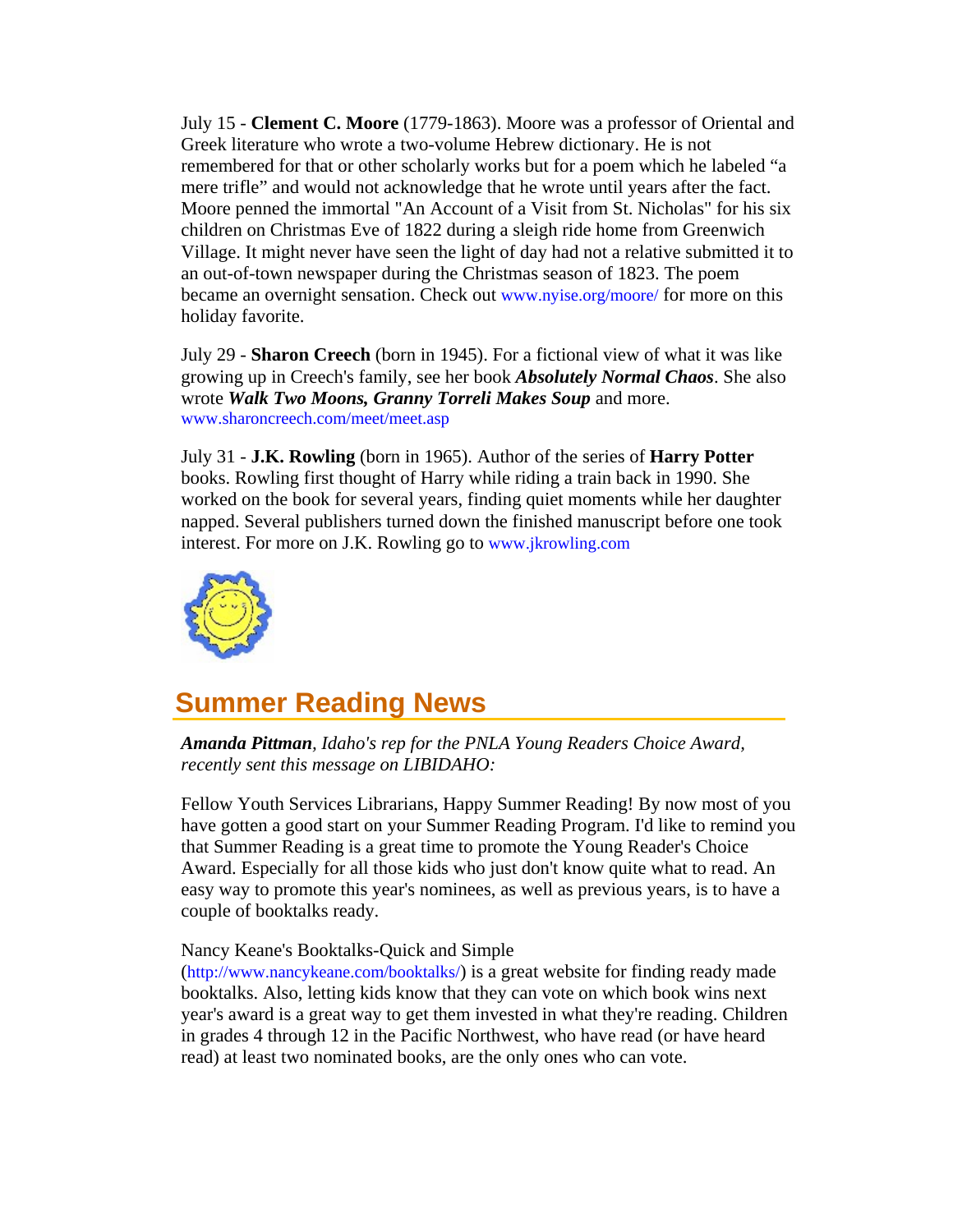If you have any questions, please contact me. Thanks! [\(Amanda Pittman](mailto:pittman@adalib.org) Idaho YRCA Representative Youth Services Department Manager Ada Community Library 10664 W. Victory Rd Boise, ID 83709 (208) 362-0181 ext 2.)

**Do you have your summer reading program posted on your web site?** As a defacto branch of your library, it is a great opportunity to let the community know about and participate in your summer reading program. Check out these Idaho libraries' web sites:

Seven **Treasure Valley libraries** have a joint site for advertising their programs: <http://www.idahokidsread.org/>.

**Ada Community Library** has their book log/incentive sheet available to print: [www.adalib.org/yssummerreading2006.htm](http://www.adalib.org/yssummerreading2006.htm).

**Boise Public Library** allows teens to register online: [www.boisepubliclibrary.org/News\\_and\\_Events/Events/Summer\\_Reading/Teen/default.ht](http://www.boisepubliclibrary.org/News_and_Events/Events/Summer_Reading/Teen/default.htm) [m](http://www.boisepubliclibrary.org/News_and_Events/Events/Summer_Reading/Teen/default.htm)

The **Coeur d'Alene Public Library** promotes an author visit as part of their summer reading program. [www.cdalibrary.org/News/Selectednews.aspx?ID=240](http://www.cdalibrary.org/News/Selectednews.aspx?ID=240)

**Lewiston City Library** features their summer reading program on their main page:

[www.cityoflewiston.org/library/.](http://www.cityoflewiston.org/library/)

The **Kootenai Shoshone Area Libraries** links to information about their branch libraries' programs:<http://ksalibraries.org/summer/calendar.htm>.The **Hayden Branch**  has an online registration form for their summer reading program: <http://ksalibraries.org/summer/registration.htm>

**Idaho Falls Public Library** lists all their summer programs and explains how children can participate. They have three programs to join – the Read to Me Program for preschool children, the Summer Reading Program and the Challenge Program for independent readers. [www.ifpl.org/junior/index.asp?p=SRP2006.](http://www.ifpl.org/junior/index.asp?p=SRP2006)

The **Latah County Library District** links to information at their seven branches' summer reading programs: [www.latahlibrary.org/](http://www.latahlibrary.org/).

**Meridian District Library** has links from their main page to program information and a downloadable reading log: [www.mld.org/](http://www.mld.org/)

The **Nampa Public Library** has a page devoted to their teen summer reading program: [www.lili.org/nampa/sr06teens.htm](http://www.lili.org/nampa/sr06teens.htm).

**Oneida County District Library in Malad** describes their program and links to the CSLP site: [www.maladidaho.org/library/summer\\_reading.htm](http://www.maladidaho.org/library/summer_reading.htm)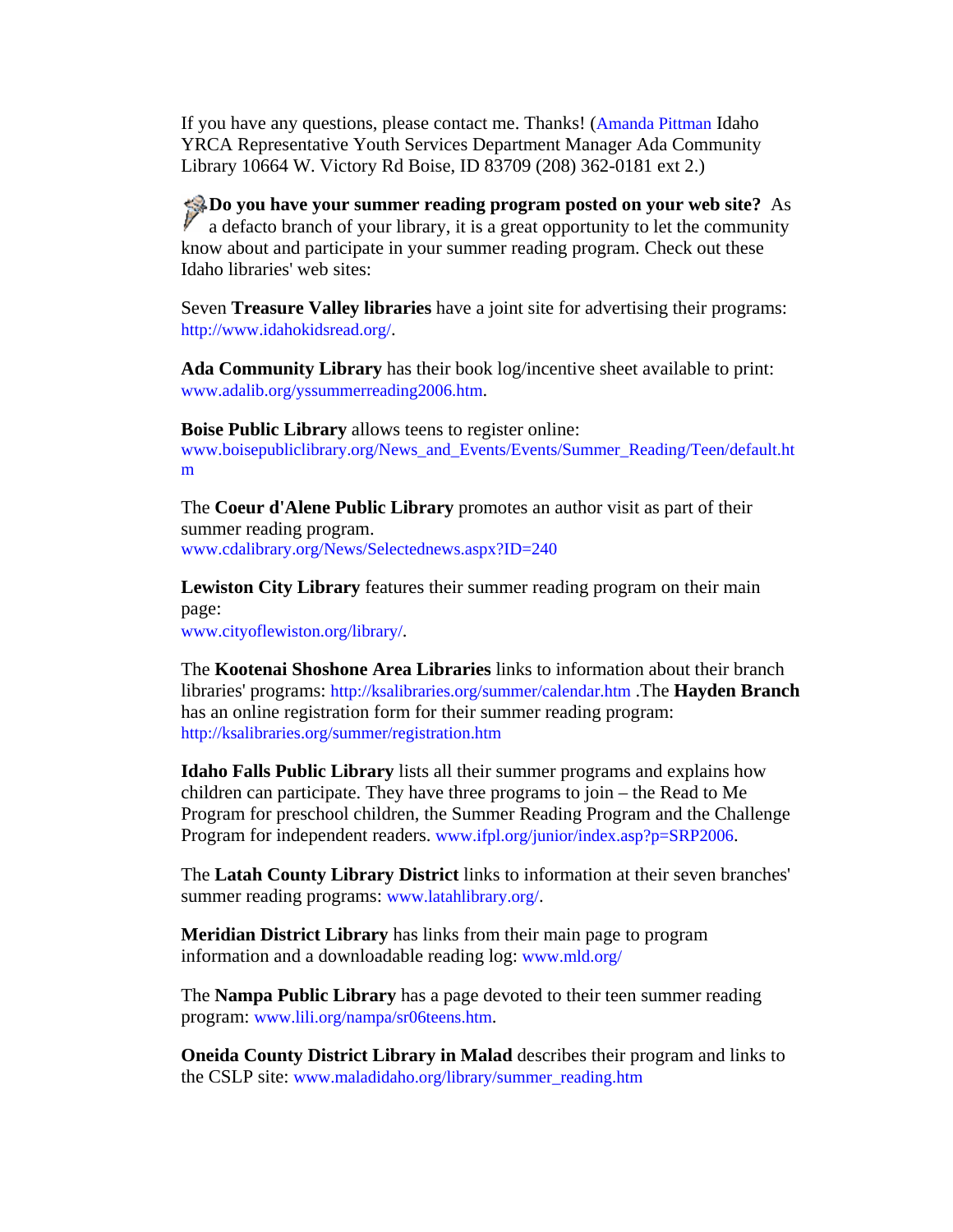<span id="page-11-0"></span>**Portneuf District Library in Chubbuck** has registration and program information:

[www.lili.org/portneuf/summerreading06.html](http://www.lili.org/portneuf/summerreading06.html).

**Soda Springs Public Library** has registration and program information: [www.lili.org/soda/yservices.htm.](http://www.lili.org/soda/yservices.htm)

The **South Bannock County District Library in Downey** has their program schedule and links to activities that tie into the summer reading theme: [www.southbannocklibrary.org/summerreading/](http://www.southbannocklibrary.org/summerreading/)



### **School Zone**

**Survey reviews Idaho students' risky behaviors** 

Idaho students engage in risky behaviors such as smoking, using drugs, drinking, and sexual intercourse at rates far less than the national average, according to a survey released in May 2006.

The survey results also highlight areas of concern including the rates of suicide, lack of exercise, and unhealthy eating, which show Idaho teens are on par with their U.S. counterparts in these troubling behaviors.

"The 2005 Idaho Youth Risk Behavior Survey (YRBS): A Healthy Look at Idaho Youth," is based on a survey of 1,457 ninth- through 12th-graders in 37 public schools across the state in the spring of 2005. The State Department of Education helps coordinate this survey for the U.S. Center for Disease Control and Prevention and other national groups.

Superintendent of Public Instruction Marilyn Howard said the survey responses speak well for efforts under way in Idaho to help children avoid alcohol, tobacco, and drugs, however, the results raised concerns about other indicators of wellbeing.

"We are pleased to see Idaho students continuing to make good choices with regard to substance use," Dr. Howard said. "However, we would like to see the rates of teens who say they have considered or tried suicide drop instead of increasing."

The survey shows other areas for attention. Idaho teens report they eat less fruits and vegetables and have daily physical education at rates less than their national counterparts.

The YRBS is sponsored every other year by the federal Centers for Disease Control and Prevention. Participating schools are randomly selected and invited to participate in the survey. Once schools agree, students within those schools are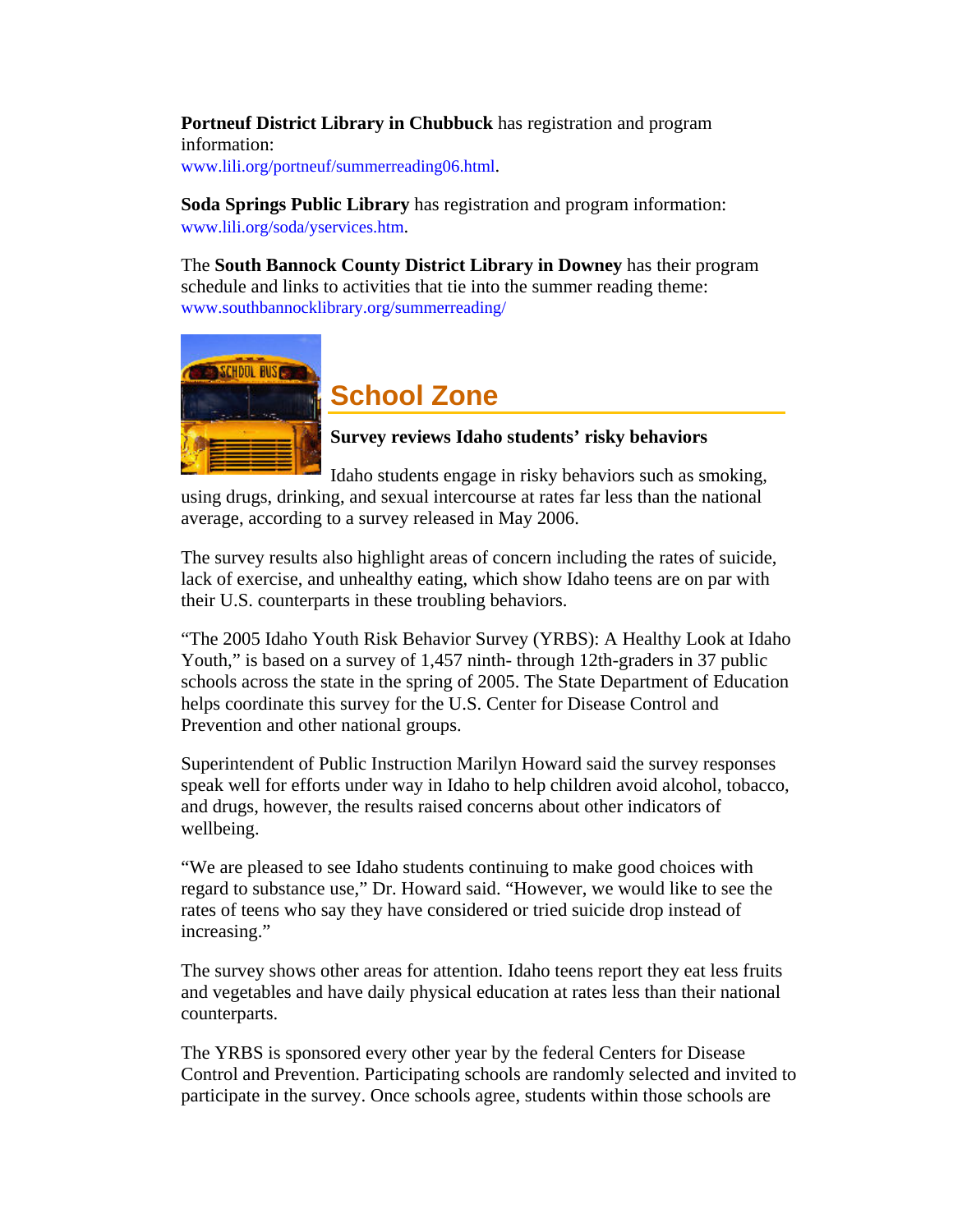<span id="page-12-0"></span>also randomly selected and must have parental permission to take the survey. The report is available on the State Department of Education's website: [www.sde.state.id.us/dept](http://www.sde.state.id.us/dept) under "What's New".

### **Know the Numbers**

**"The availability of reading materials in the home, whether owned or borrowed from the library, is directly associated with children's achievement in reading comprehension.**" (Source: "The relative importance of home and school in the development of literacy skills for middle-grade students," by V. E. Lee and R. G. Croninger, American Journal of Education, 1994, 102 (3), pp. 286- 329)



*Another except from a short workshop on "Emerging Trends in Youth Services" presented at the ILA regional conference in the Magic Valley area in April 2006. We invite your comments about how these trends are affecting your library services. Send a quick e-mail to [Stephanie](mailto:stephanie.bailey-white@libraries.idaho.gov) or [Peggy](mailto:peggy.mcclendon@libraries.idaho.gov) and we'll share your thoughts in an upcoming issue. It would be great to have an online discussion about some of these issues.* 

#### **Trend #2: Focus on school accountability and student achievement has increased recognition of the importance of summer reading programs for ALL children.**

Educators are under pressure to have children reading on grade level. School reform efforts have implemented high stakes testing. And, we are hearing more about summer learning loss that occurs in students when they are out of school. Unfortunately, this loss hits low income children more severely. In fact, middle and upper class children may actually gain over the summer. Here is what some of the research says:

"Many low income and minority students lose some literacy and academic abilities during the summer months. Some students lose as much as three to four months of academic progress while children in high income areas gain at least a month of progress during the summer (Karweit, Ricciuti, and Thompson, 1994)." *From "The Role of Public Libraries in Children's Literacy Development: An Evaluation Report," by Dr. Donna Celano and Dr. Susan B. Neuman. Pennsylvania Department of Education Office of Commonwealth Libraries, February, 2001.*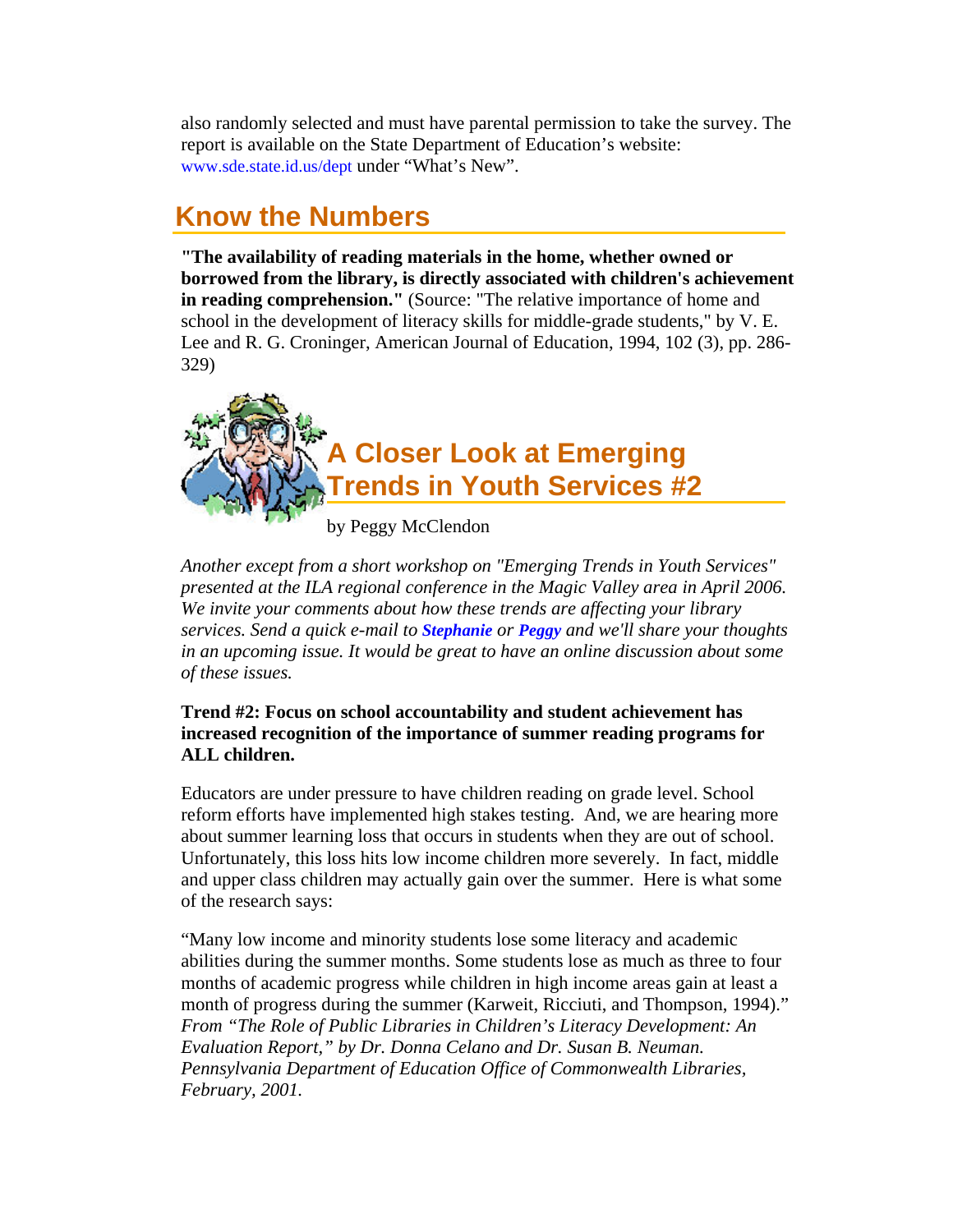"The number of books read during the summer is consistently related to academic gains." . . . "Children in every income group who read six or more books over the summer gained more in reading achievement than children who did not." *From Summer Learning and the Effects of Schooling by Barbara Heyns (Academic Press, 1978)*

What does this mean for Idaho's kids, of whom:

- •6% live in extreme poverty
- •8% of children enrolled in public school are Limited English Proficient
- •11.9% are Hispanic
- •15% are living in poverty
- •25% live in a single-parent household
- •25% of children eligible for Head Start are being served
- •42% of children in public school qualify for free or reduced lunch (2005 KIDS COUNT)
- •35% of third graders read below grade level (Spring 2005)
- •50% of children entering kindergarten start out below grade level (Fall 2004)

In 2005, at least 109 Idaho libraries provided a summer reading program, registering 36,610 children. This represents about 10% of children 0-17 (370,000 - 2000 U.S. Census).

The Bright Futures Summer Reading campaign has provided free books for Idaho librarians to distribute to underserved children during summer reading programs held at outreach sites. Idaho libraries are raising awareness, strengthening partnerships, and engaging in outreach to involve more children. Here are a sampling of activities that will be happening this summer:

**Ada Community Library** in Boise is partnering with the Idaho Food Bank and St. Vincent DePaul Society to bring summer reading programs to seven Boise area parks during their summer nutrition program. Any child who comes to the park can receive a free lunch. The library will provide a weekly storytime and will sign kids up for summer reading and for a library card. The library is purchasing bins to hold books for gently used books provided by St. Vincent De Paul. The library estimates that 1,000 children will attend the storytimes in the park, and over 600 books will be given out over the summer from the bins which will be available at the park every week day.

The **Buhl Public Library** is holding two outreach programs -- one for Head Start and one for their Boys and Girls club--to give out books.

The **Clearwater Memorial Library** in Orofino will visit two daycares and give out free books.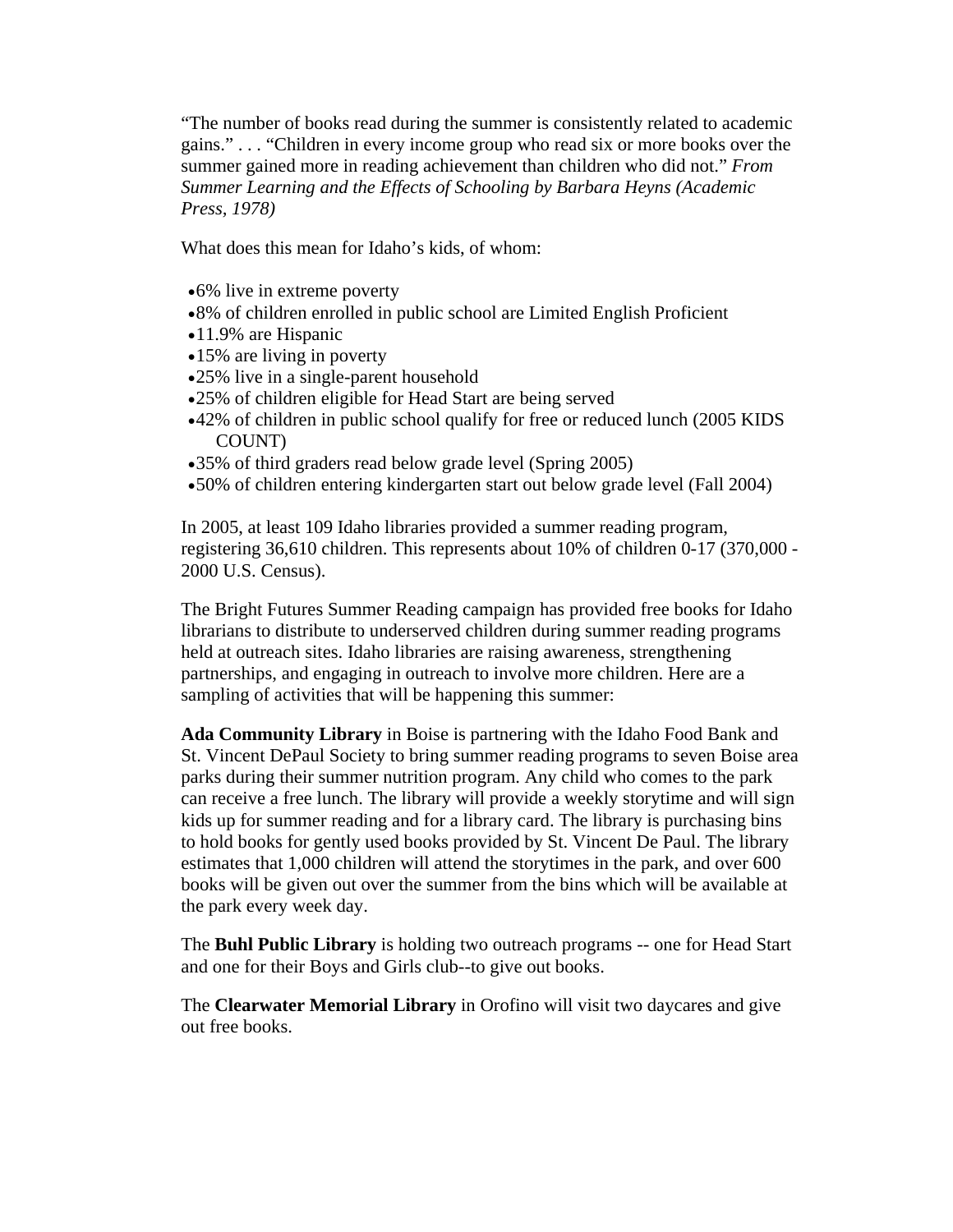<span id="page-14-0"></span>The **East Bonner County District Library** in Sandpoint is partnering with the summer food program and area daycares for summer reading outreach programs.

Their bookmobile will also be taking storytime to locations outside the library.

#### The **Garden City Public Library's** Bells for Books

bookmobile makes 26 stops each week during the summer-



-at trailer parks, the Boys and Girls club, and daycares. They partner with the Idaho Food Bank and serve nutritious snacks.

The **Lewiston Public Library** is visiting the YWCA Homeless Shelter and a daycare Care for Kids to hold summer reading programs and distribute free books.

The **Marshall Public Library** in Pocatello just outfitted the Book Wagon which it will take to 12 area parks. Library staff will provide books to check out, crafts and activities.

The **Midvale District Library** has no local partner who serves at risk children, so the librarian is making personal visits to homes and will be distributing free books.

The **Mountain Home Public Library,** the **Blackfoot Public Library** and the **Heart of the Valley branch of the Jefferson County District Library,** in Terreton, will hold programs during the migrant summer school held at local elementary schools and will distribute books to students.

The **Post Falls Public Library** will hold summer reading programs at a Head Start program and at a daycare and will give away books at both.

The **West Bonner District Library** in Priest River is holding two programs and will give away books at elementary schools in conjunction with the summer nutrition program.

### **Tips & Tools**

**New Books at the Idaho State Library:**

*A Clear Eye for Branding*, by Tome Asacker (2005).

In this deceptively simple and entertaining book, Asacker demystifies the concept of branding so that anyone can understand, evaluate, and communicate their strategies and organizational initiatives. (ISL 658.8 Asacker)

#### *Supporting e-learning: A Guide for Library and Information Managers*, edited by Maxine Melling (2005).

This guide takes a practical approach to providing quality services in an e-learning environment. (ISL 371.3 Support)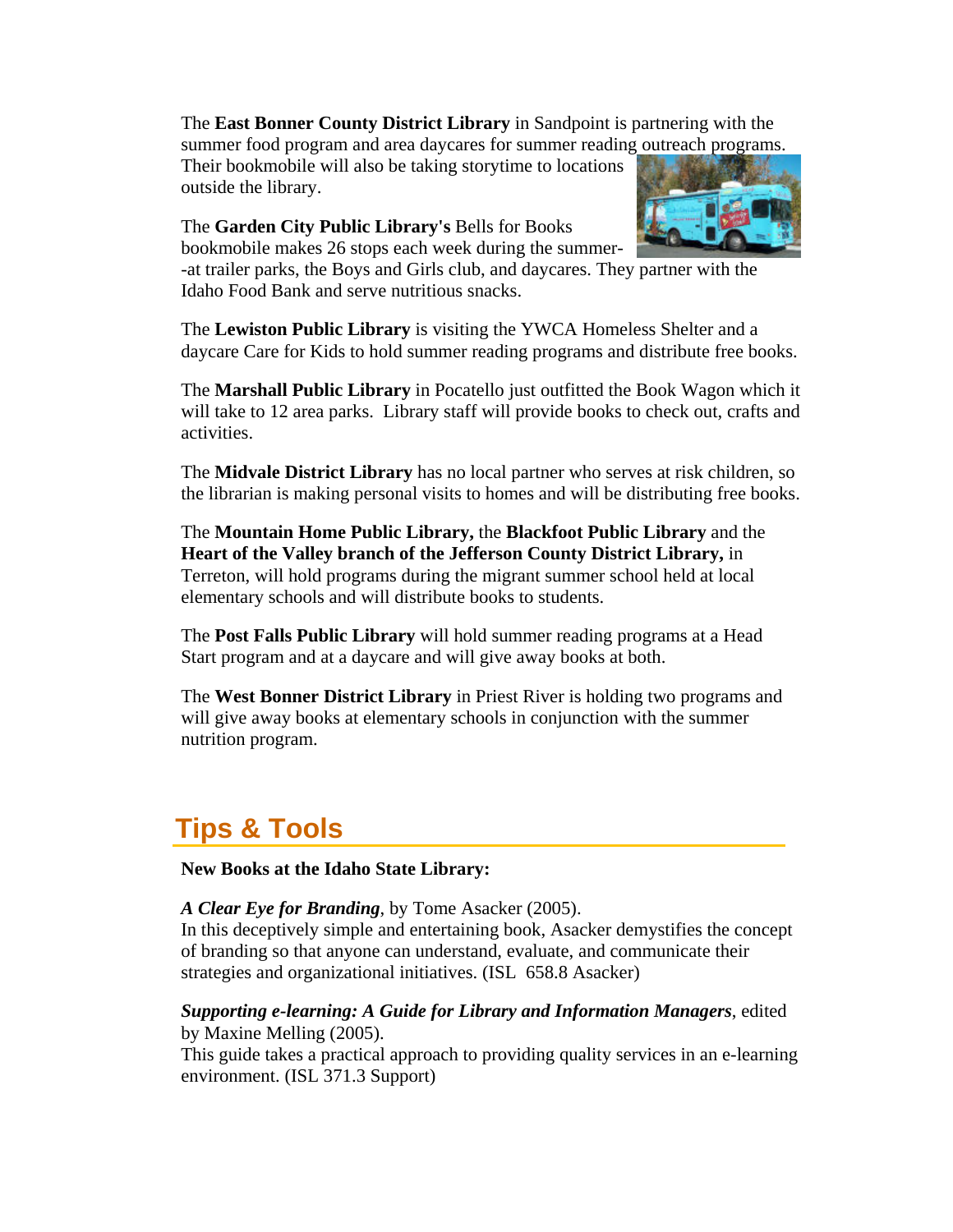#### <span id="page-15-0"></span>*Learning Right from Wrong in the Digital Age: An Ethics Guide for Parents, Teachers, Librarians, and Others Who Care about Computer-using Young People*, by Doug Johnson (2003).

Contains various scenarios on the types of situations that arise in the digital age and who educators and parents can work through these situations. (ISL 004.6 Johnson)

#### *Library Public Relations, Promotions, and Communications*, by Lisa A. Wolfe  $(2005 - 2nd$  ed.)

Thorough guide on how to present your library to the public you already serve and those you want to add to your service area. (ISL 021.7 Wolfe)

*These books and many others in the State Library collection can be checked out either by direct loan or through interlibrary loan at your library. Go to [www.lili.org/isl/card-application.htm](http://www.lili.org/forms/card-application.htm) to fill out an application for a State Library card. For more information on borrowing ISL materials, call (208) 334-2150 or (800) 458-3271.*

### **News Beyond Idaho**

# **Librarians Head for New Orleans**

More than 900 people will assist with community projects and library rebuilding efforts while attending the American Library Association (ALA) Annual Conference in New Orleans (June 22-28). The conference is the world's largest library gathering and the largest conference to be held in the city since last year's hurricanes. About 20,000 people are expected to attend more than 2,000 programs, special events and meetings.

The largest volunteer group - more than 200 people - will participate in an "extreme makeover" of the Children's Resource Center, an historic Carnegie branch of the New Orleans Public Library (NOPL). Highsmith Inc., a Wisconsinbased distributor of library supplies, furniture and equipment, is designing, providing product and coordinating installation and delivery for the project. For information on ALA hurricane relief efforts, please visit [www.ala.org/katrina.](http://www.ala.org/katrina) (Source: American Library Association press release, May 16, 2006)



*Talk Back: We welcome your feedback on anything in The Scoop. Just e-mail [Peggy](mailto:peggy.mcclendon@libraries.idaho.gov) or [Stephanie](mailto:stephanie.bailey-white@libraries.idaho.gov) and we'll print your comments in The Scoop.*